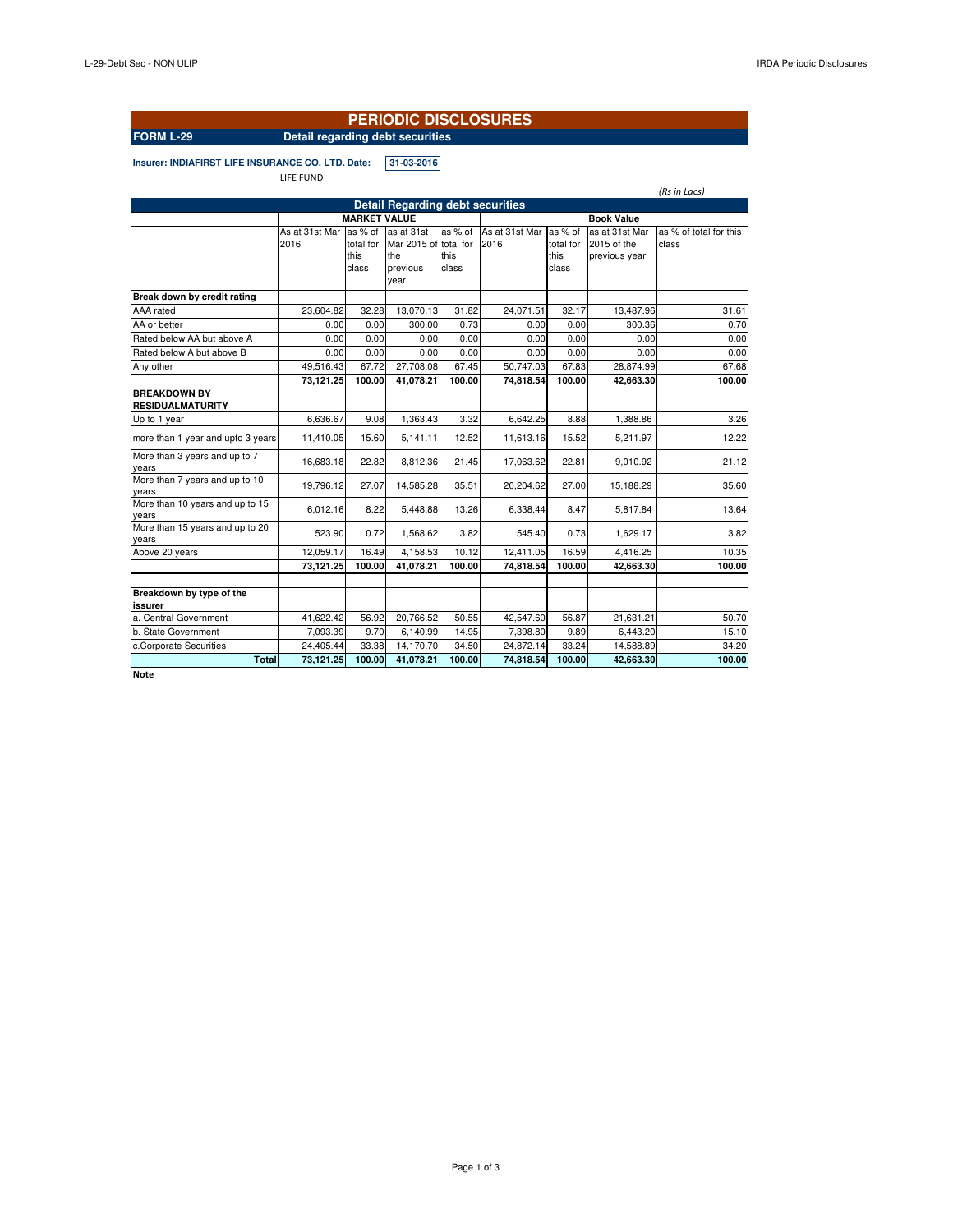# **PERIODIC DISCLOSURES**

# **FORM L-29 Detail regarding debt securities**

**Insurer: INDIAFIRST LIFE INSURANCE CO. LTD. Date: 31-03-2016** PENSION AND GENERAL ANNUITY FUNDS

|                                                |                     |                                 |                                                   |                                    |                        |                                    |                                                              | (Rs in Lacs)   |  |
|------------------------------------------------|---------------------|---------------------------------|---------------------------------------------------|------------------------------------|------------------------|------------------------------------|--------------------------------------------------------------|----------------|--|
| <b>Detail Regarding debt securities</b>        |                     |                                 |                                                   |                                    |                        |                                    |                                                              |                |  |
|                                                |                     | <b>Book Value</b>               |                                                   |                                    |                        |                                    |                                                              |                |  |
|                                                | As at 31st Mar 2016 | as % of total<br>for this class | as at 31st<br>Mar 2015 of<br>the previous<br>year | as % of<br>total for<br>this class | As at 31st Mar<br>2016 | as % of<br>total for<br>this class | as at 31st Mar as % of total<br>2015 of the<br>previous year | for this class |  |
| Break down by credit rating                    |                     |                                 |                                                   |                                    |                        |                                    |                                                              |                |  |
| AAA rated                                      | 1,78,665.59         | 41.35                           | 1,42,255.59                                       | 39.54                              | 1,82,005.73            | 41.55                              | 1,45,474.61                                                  | 39.45          |  |
| AA or better                                   | 14,964.41           | 3.46                            | 17,126.99                                         | 4.76                               | 15,109.88              | 3.45                               | 17,523.33                                                    | 4.75           |  |
| Rated below AA but above A                     | 0.00                | 0.00                            | 0.00                                              | 0.00                               | 0.00                   | 0.00                               | 0.00                                                         | 0.00           |  |
| Rated below A but above B                      | 0.00                | 0.00                            | 0.00                                              | 0.00                               | 0.00                   | 0.00                               | 0.00                                                         | 0.00           |  |
| Any other                                      | 2,38,410.80         | 55.18                           | 2,00,363.78                                       | 55.70                              | 2,40,880.67            | 55.00                              | 2,05,742.75                                                  | 55.80          |  |
|                                                | 4,32,040.80         | 100.00                          | 3,59,746.35                                       | 100.00                             | 4,37,996.29            | 100.00                             | 3,68,740.69                                                  | 100.00         |  |
| <b>BREAKDOWN BY</b><br><b>RESIDUALMATURITY</b> |                     |                                 |                                                   |                                    |                        |                                    |                                                              |                |  |
| Up to 1 year                                   | 1.244.41            | 0.29                            | 15,414.55                                         | 4.28                               | 1,253.44               | 0.29                               | 15.739.31                                                    | 4.27           |  |
| more than 1 year and upto 3<br>years           | 18,725.75           | 4.33                            | 19,874.75                                         | 5.52                               | 19,113.52              | 4.36                               | 20,309.48                                                    | 5.51           |  |
| More than 3 years and up to 7<br>years         | 2,10,640.89         | 48.75                           | 1,16,514.61                                       | 32.39                              | 2,13,612.52            | 48.77                              | 1,19,873.70                                                  | 32.51          |  |
| More than 7 years and up to<br>10 years        | 1,02,009.64         | 23.61                           | 1,51,119.72                                       | 42.01                              | 1,03,600.33            | 23.65                              | 1,54,824.51                                                  | 41.99          |  |
| More than 10 years and up to<br>15 years       | 98.434.47           | 22.78                           | 43,789.40                                         | 12.17                              | 99,406.27              | 22.70                              | 44,839.40                                                    | 12.16          |  |
| More than 15 years and up to<br>20 years       | 443.76              | 0.10                            | 13,033.32                                         | 3.62                               | 463.50                 | 0.11                               | 13,154.29                                                    | 3.57           |  |
| Above 20 years                                 | 541.88              | 0.13                            | 0.00                                              | 0.00                               | 546.70                 | 0.00                               | 0.00                                                         | 0.00           |  |
|                                                | 4.32.040.80         | 100.00                          | 3,59,746.35                                       | 100.00                             | 4.37.996.29            | 99.88                              | 3,68,740.69                                                  | 100.00         |  |
| Breakdown by type of the<br>issurer            |                     |                                 |                                                   |                                    |                        |                                    |                                                              |                |  |
| a. Central Government                          | 1,97,601.43         | 45.74                           | 1,44,546.53                                       | 40.18                              | 1,99,785.11            | 45.61                              | 1,48,843.76                                                  | 40.37          |  |
| b. State Government                            | 40,809.37           | 9.45                            | 39,574.39                                         | 11.00                              | 41,095.56              | 9.38                               | 39,833.13                                                    | 10.80          |  |
| c.Corporate Securities                         | 1,93,630.00         | 44.82                           | 1,75,625.42                                       | 48.82                              | 1,97,115.62            | 45.00                              | 1,80,063.80                                                  | 48.83          |  |
| <b>Total</b>                                   | 4,32,040.80         | 100.00                          | 3,59,746.35                                       | 100.00                             | 4,37,996.29            | 100.00                             | 3,68,740.69                                                  | 100.00         |  |

**Note**